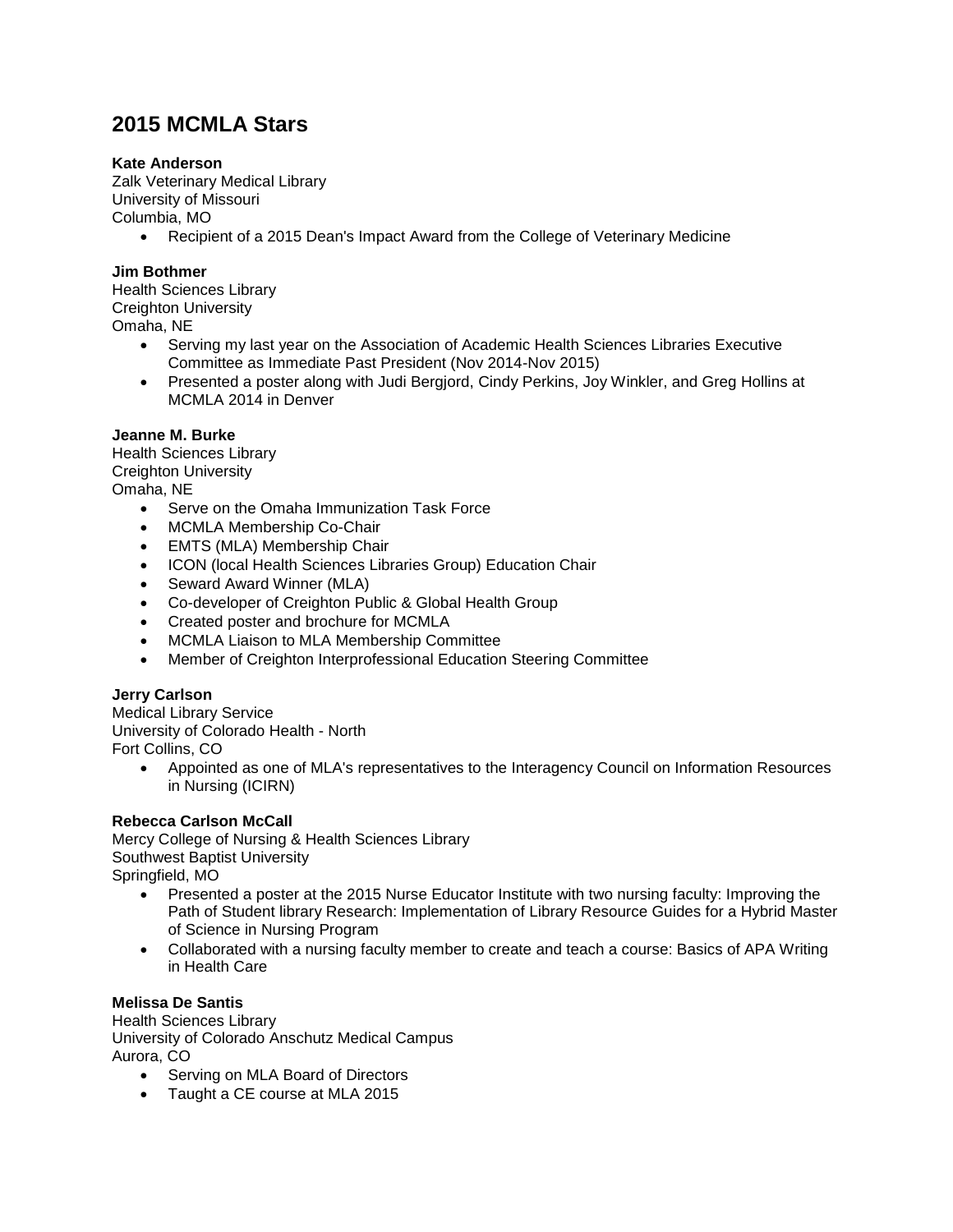## **Lynne M. Fox**

Retired, University of Colorado Anschutz Medical Campus Librarian, Quertle.com Thornton, CO

- MLA 2015: Lynne M. Fox Consulting and Training Librarian, Quertle, LLC and Jon Brassey Director, Trip Database Ltd, Limitless Evidence-Based Filtering: Trip Database Goes 'Round the World. Poster
- Classes: Small group tutor, Supporting Clinical Care: An Institute in Evidence-based Practice for Medical Librarians

#### **Tom Gensichen**

McGoogan Library of Medicine University of Nebraska Medical Center Omaha, NE

- MCMLA Bylaws Committee, Chair
- MCMLA 2015 Virtual Planning Committee, Co-Chair
- MCMLA Incoming Vice-Chair/Chair-Elect

#### **Rebecca Graves**

J. Otto Lottes Health Sciences Library University of Missouri Columbia, MO

- Co-taught with Barb Jones a 4 hour CE Course: Applying Information Expertise to the Challenge of Diagnostic Error Reduction, MCMLA 2014 Quint Essentials Meeting
- Chaired the MU Librarian and Archivist Council, (7/2014-6/2015)
- Elected to Faculty Council Representative for the MU Librarians & Archivists, (2015-2018)
- Taught and assisted with day-long research camp for the CALEB Science Club. The CALEB Science Club is dedicated to nurturing " a culture of academic and leadership excellence among young students of all disciplines..." <https://drive.google.com/file/d/0B6fsCeGrzWxMRGwzX0N2Y01PZE0/edit>

#### **Claire Hamasu**

Spencer S. Eccles Health Sciences Library University of Utah Salt Lake City, UT

- Hamasu, C; J Bramble. "Mobile Tech and the Librarian: The iTest iPad Project."Journal of Hospital Librarianship. 2015. 15(2):127-139. Doi: 10.1080/15323269.2015.1015088
- XII Conferencia Internacional sobre Bibliotecas Universitarias 10/30/2014 City/Country: Mexico City: Mexico Panel Presentation: "Implicacion de la Biblioteca en el Sector de la Salud"
- 11th Northumbria International Conference on Performance Measurement in Libraries and Information Services( 7/20/2015), Edinburgh: Scotland
- C Hamasu, B. Kelly: "The Logic Model: More than a Planning Tool"
- Award for Best Research Paper MCMLA 2014

#### **Pat Hamilton**

Systems Librarian National American University Rapid City, SD

- Facilitated a new Research Paper Scholarship process allowing for more financial awards among a broader spectrum of students
- Facilitated a team that created a new Writing Center website that greatly increased student and faculty access to quality resources and tools for assisting students in the writing process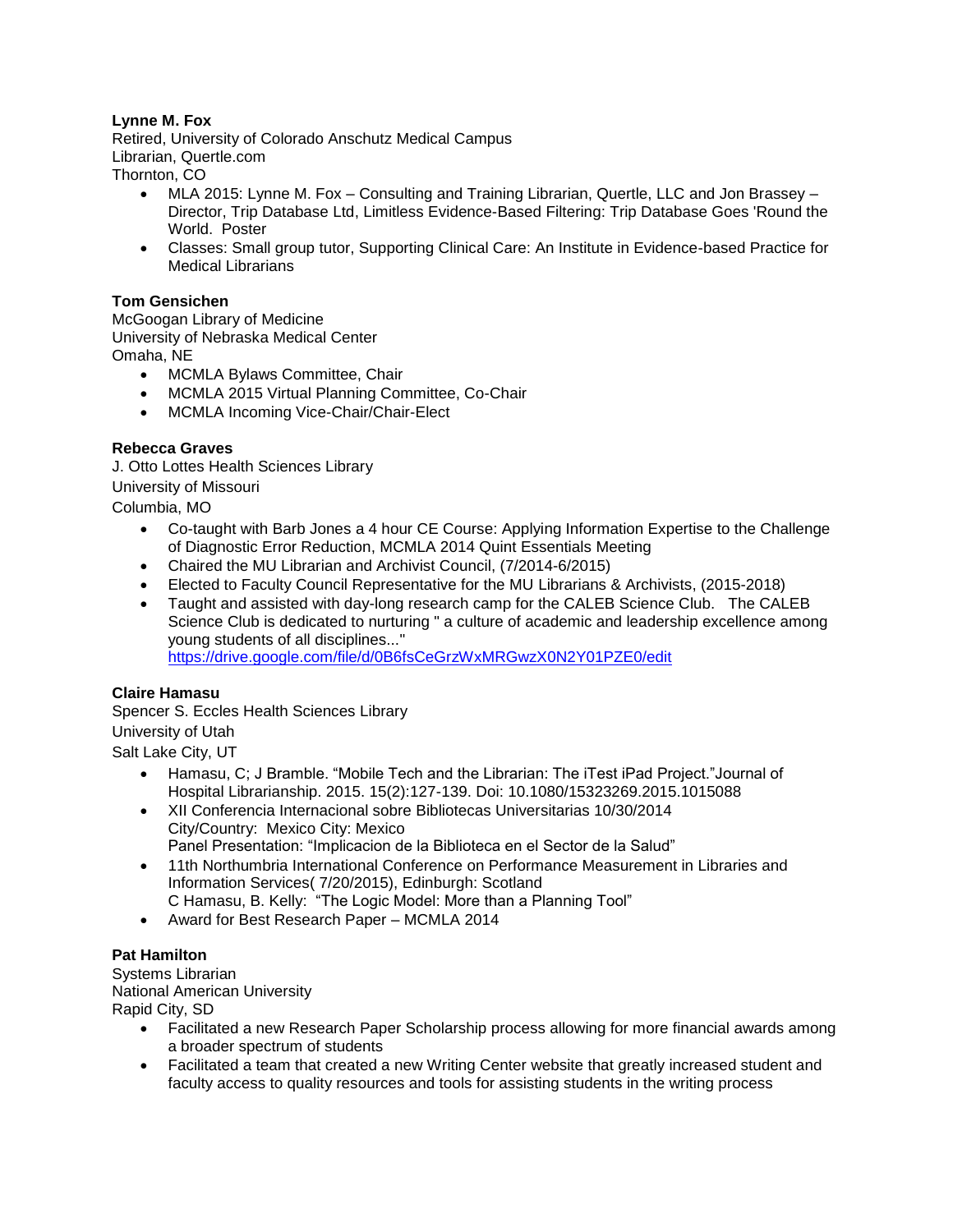## **Mary Helms**

McGoogan Library of Medicine University of Nebraska Medical Center Omaha, NE

- MLA chair-elect, History of the Health Sciences Section
- MLA Bylaws Committee chair
- MLA History of the Health Sciences chair elect
- ALA Committee on Accreditation
- ALA Office of Accreditation, External Review Panel member for the SLIS program at the University of Wisconsin Madison; appointed to the panel for 2016 review of Catholic University's graduate program
- External Review Panel member for University of Wisconsin Graduate School of Library and Information Science site review
- ICON library consortium executive secretary

#### **Jackie Hittner**

Charles R. Baker Memorial Library American Association of Orthodontists St. Louis, MO

- MCMLA Chair (2014/2015)
- Finished organizing my church's library
- Co-author book chapter: Orthodontic Postgraduate Education: A Global Perspective

#### **Margaret Hoogland**

A.T. Still Memorial Library

A.T. Still University of Health Sciences

Kirksville, MO

- National Library of Medicine Biomedical Informatics Course in Young Harris, Georgia, (Sept. 14- 20, 2014)
- Assumed position of Liaison to the College of Graduate Health Studies and the Missouri School of Dentistry and Oral Health on the Missouri Campus of A.T. Still University of Health Sciences
- Awarded Senior Level Membership to the American Academy of Health Information Professionals
- Presentation: National Rural Health Association Presentations with faculty members Mary Katherine Smith and David Line Denali: Social Media as a public health education tool: reaching rural populations (April 15, 2015) Presentation: Water scarcity: an emergency preparedness issue in rural U.S. - Mexico Border

Region (April 16, 2015

- Co-taught: Expand your Distance Support Toolkit: An Introduction, with Genny Pannabecker at the 2015 MLA Annual Conference Meeting in Austin, Texas. We will be teaching this again at Toronto in 2016
- Grants Received: 2015-2016 NNLM K-12 Partnership Grant for project titled: Connecting Kids with Health Information via Community Partnerships

#### **Holly Hubenschmidt**

Webster University Library Webster University

St. Louis, MO

 Invited keynote speaker at the Arkansas Council of Women in Higher Education's Annual Conference in Conway AR: Leading from Where You Are, (April 2015)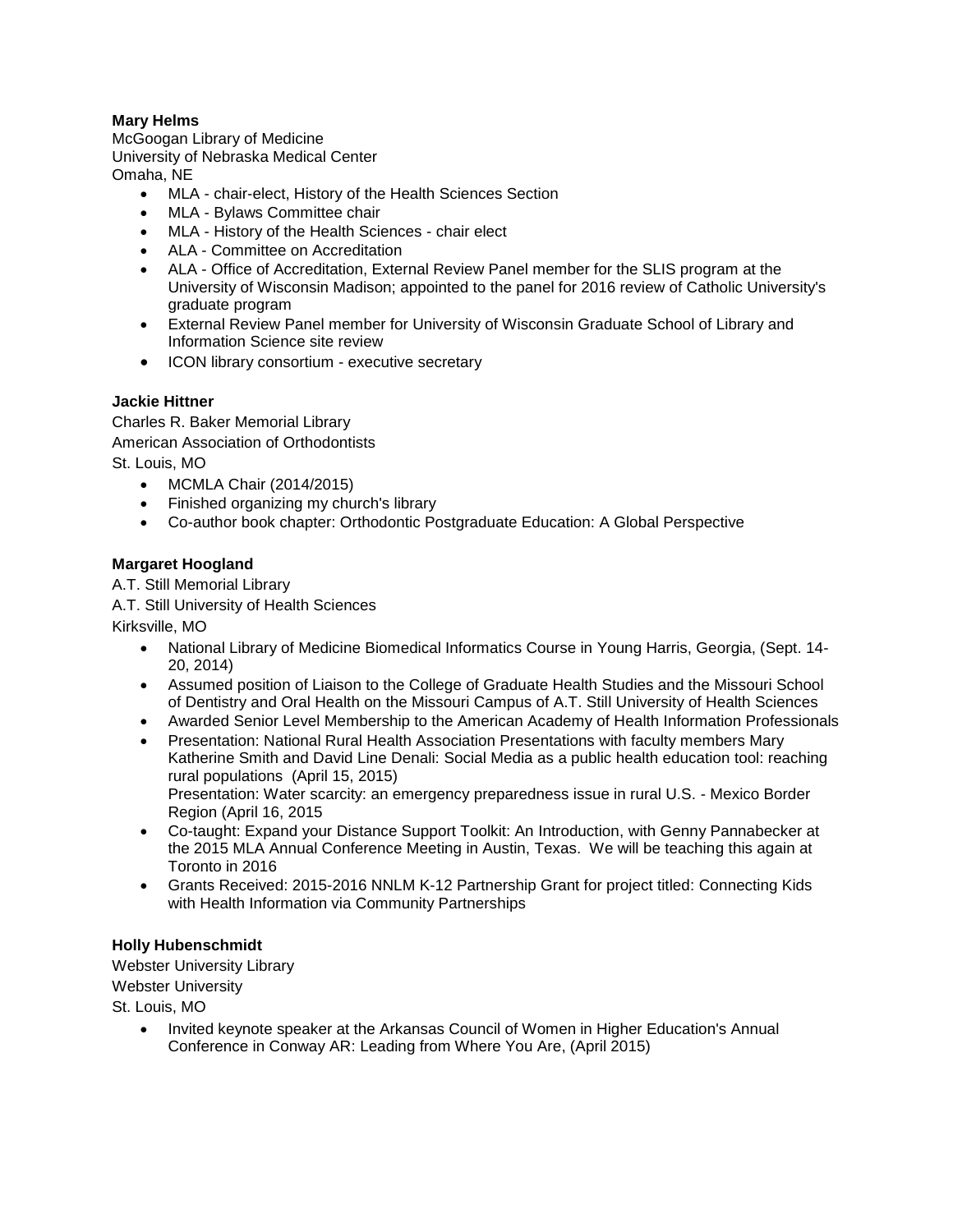## **Barb Jones**

J. Otto Lottes Health Sciences Library University of Missouri Columbia, MO

- MLA HLS Government Relations Chair
- MLA HLS Executive Board
- MCMLA Poster: Evidence Transfer in Diagnosis: Exploring Evidence Interventions to Enhance Value and Reliability,2014 MCMLA Quint Essentials Meeting - Most Original Work Award
- MCMLA CE Class: Applying Information Expertise to the Challenge of Diagnostic Error Reduction, 2014 MCMLA Quint Essentials Meeting

#### **Lenora Kinzie**

Stauffer Health Sciences Library Stormont-Vail HealthCare Topeka, KS

Asked to serve as Mayo Clinic Care Network [MCCN] liaison for Stormont-Vail HealthCare.

#### **Betsy Mueth**

Nursing Library Missouri Baptist Medical Center St. Louis, MO

- MCMLA Committees: Ad-Hoc Archives, Ad-Hoc Advocacy, Library Advocacy, Virtual Meeting Planning Committee (registration & publicity)
- Evidence Based Practice Mentor Program
- Missouri Baptist Medical Center (instructor & planning committee)
- St. Louis Children's Hospital (instructor)
- BJC Library Task Force
- BJC LMS Search Committee
- MBMC School of Nursing Liaison

#### **Cindy Perkins**

Bergan Mercy Medical Center Library Creighton University Omaha, NE

- Presented a poster with other Creighton Librarians at the 2014 MCMLA Quint Essentials Meeting
- Received Friend of Nursing Award from CHI Health (May 2015)

### **Brenda Pfannenstiel**

Health Sciences Library Children's Mercy Kansas City Kansas City, MO

- Renewed AHIP membership at Distinguished level
- Chaired "Library as Place" subcommittee of MLA Hospital Libraries Section VALUES2 Toolkit
- MCMLA Bylaws Committee member
- Pfannenstiel, Brenda: "Quint Essential 2014 in Denver roundup." MCMLA Express 2014 Fall;35(4):6
- Pfannenstiel, Brenda: Do the best hospitals have librarians? (poster) 2014 MCMLA Quint Essential Meeting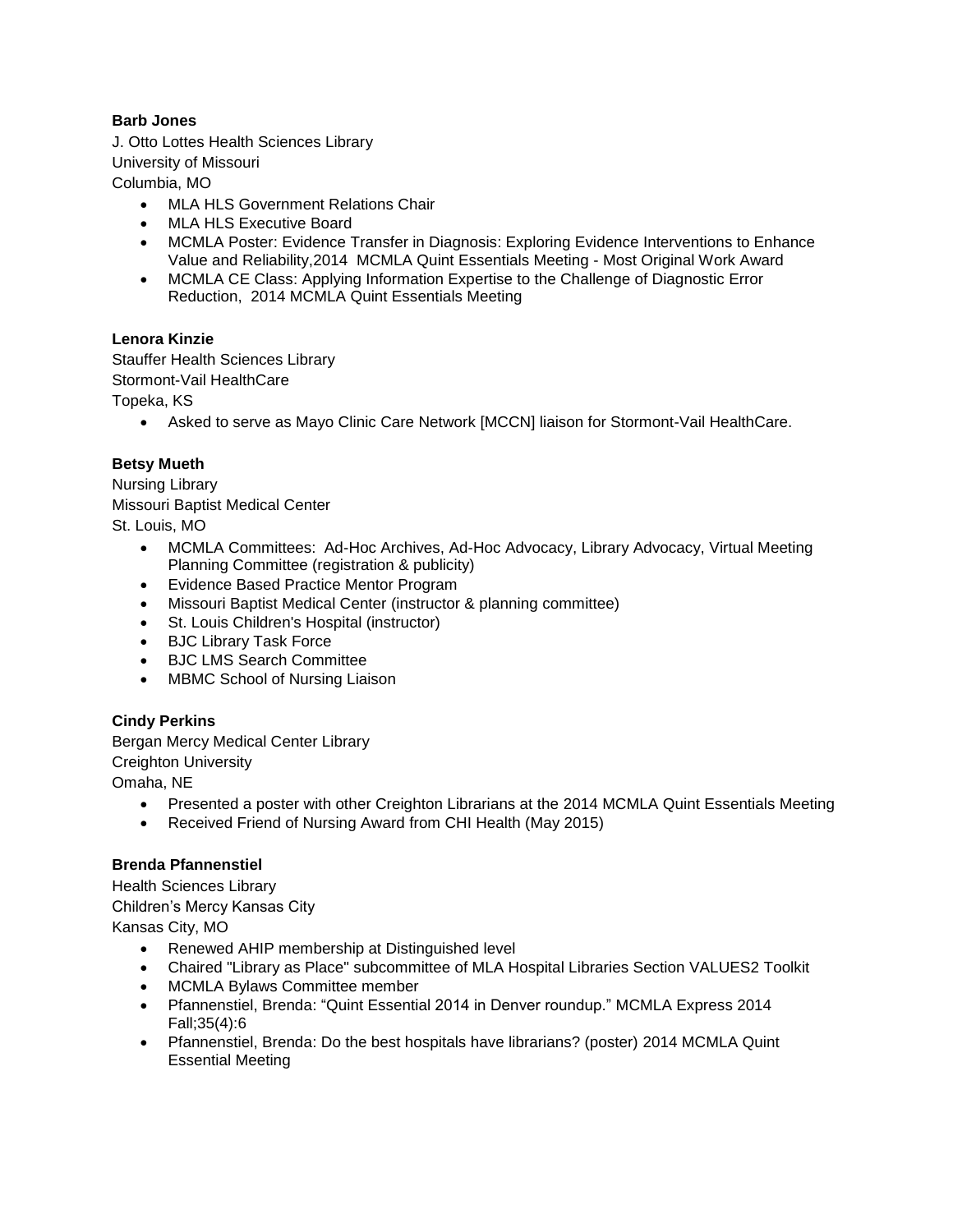## **Darell Schmick**

Spencer S. Eccles Health Sciences Library University of Utah Salt Lake City, UT

- Worked with the ACT QI Group at the University of Missouri embedding librarians into research teams
- University of Missouri Committee for QI Sharing Days
- Appointed the CAPHIS Connections Newsletter editor
- New position: Research Librarian for Spencer S. Eccles Health Sciences Library, University of Utah
- Co-hosted with Melissa Rethlefsen, two book club discussion groups in the area of advocacy: Executive Presence and Politics in the Workplace
- Partnered with the Dept. of Biomedical Informatics on their first semester-long journal club
- Completed the NLM Biomedical Informatics Training Course, Brasstown Valley, GA

#### **Jean Shipman**

Spencer S. Eccles Health Sciences Library University of Utah Salt Lake City, UT

- Casucci, Tallie, Joan M. Gregory, Jeanne M. Le Ber, Jean P. Shipman and Alice I. Weber. "Space Challenges: Collaborations and Collisions Create Change." Public Services Quarterly, Vol. 11(2), June 2015: 163-170
- Le Ber, Jeanne, Jean P. Shipman, Jessi Van Der Volgen, Alfred Mowdood, Louisa Stark and John Langell. "Accepting No Limits: Librarians Lead Sex and Gender Differences Research Efforts." Poster presented at the 2015 Medical Library Association Annual Meeting and Exhibition, May 19, 2015, Austin, TX
- Van Der Volgen, Jessi and Jean P. Shipman. "Raising Limits: Using Benchmark Data to Improve Salaries." Poster presented at the 2015 Medical Library Association Annual Meeting and Exhibition, May 19, 2015, Austin, TX
- Casucci, Tallie, Joan M. Gregory and Jean P. Shipman. "Appy Hour: A Convergence of Health Sciences Professionals and Students to Learn about Apps." Poster presented at the 2015 Medical Library Association Annual Meeting and Exhibition, May 19, 2015, Austin, TX
- Jarvis, Christy, Nancy T. Lombardo, Jean P. Shipman and Tallie Casucci. "e-channel: An innovation dissemination venue." Poster presented at Library Publishing Forum 2015, March 29, 2015, Portland, OR
- Casucci, Tallie, Jean P. Shipman, John T. Langell, Megan McIntyre and Roger Altizer. "Opening new doors: Innovation partners unite. Poster presented at the 2015 VentureWell Conference, March 20, 2015, Washington, D.C.
- Shipman, Jean P., Tallie Casucci, Christy Jarvis, Nancy Lombardo, Melissa Rethlefsen and Jeff D. Folsom. "e-channel: An innovation dissemination venue." Poster presented at the 2015 VentureWell Conference, March 20, 2015, Washington, D.C.
- Birks Amy B., Jessi Van Der Volgen, Jean P. Shipman, Trang T. Tran, Nancy E. Litz, Niloofar Bakhti, and Joan M. Gregory. " ILLiad and Strategic Planning… The Lean Way." Poster presented at the ILLiad International Conference, March 18, 2015, Virginia Beach, VA
- Casucci, Tallie, Joan M. Gregory and Jean P. Shipman. "Appy Hour: A Convergence of Health Sciences Professionals and Students to Learn about Apps." Poster presented at the 2014 MCMLA Quint Essential Meeting
- Casucci, Tallie, Jean P. Shipman, John T. Langell, and Roger A. Altizer. "Convergence and Collaboration: Partnering with Medical Therapeutic Devices & Apps Innovations." Poster presented at the 2014 MCMLA Quint Essential Meeting
- Shipman, Jean P., Joan M. Stoddart and Wayne J. Peay. "Building projects in health sciences libraries: International health sciences library perspectives." Journal of the Medical Library Association. Vol. 102(3), July 2014: 153-159.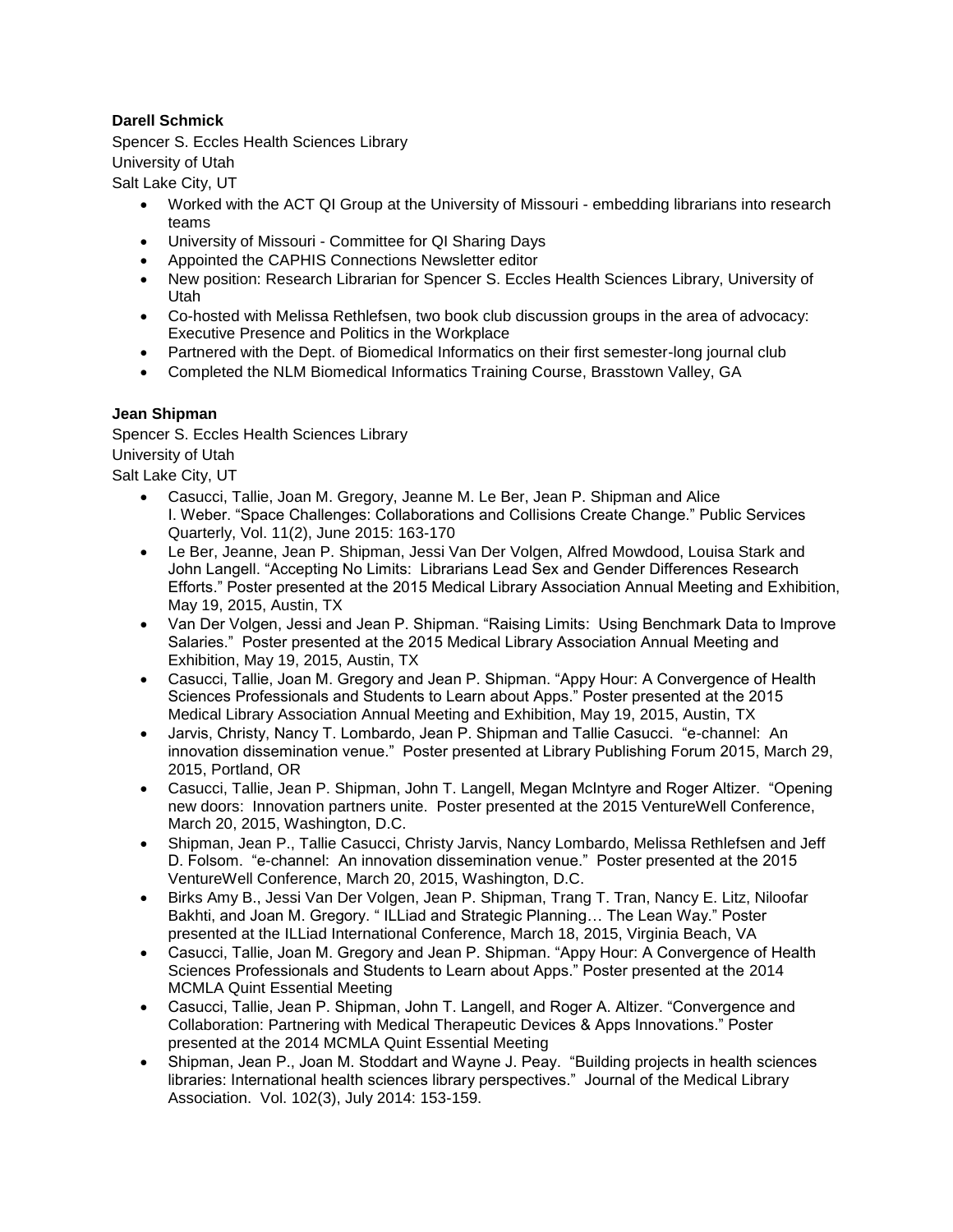- Shipman, Jean P., Erica Lake and Jessi Van Der Volgen. "A Lean Application in Documenting Patient Education for Meaningful Use." Medical Library Association, May 19, 2015, Austin, TX
- Lake, Erica and Jean P. Shipman. "Doodle Health: Developing Pictographs for Minority Health through Gaming." Medical Library Association, May 19, 2015, Austin, TX
- Jarvis, Christy, Jean P. Shipman, Melissa Rethlefsen, Nancy Lombardo and Tallie Casucci. "echannel: Forging into the Innovation Dissemination Wilderness." Medical Library Association, May 18, 2015, Austin, TX
- Shipman, Jean P., Christina Kalinger, Roger Altizer, Jose Zagal, Tallie Casucci. "Librarians as Matchmakers: Using Dating Sites as a Model for Collaboration – University of Utah." Medical Library Association, May 17, 2015, Austin, TX
- Van Der Volgen, Jessi, Jean P. Shipman, Erica Lake and John Langell. "Lean Process and Innovation Demystified." Medical Library Association, 2015 Continuing Education Course, May 16, 2015, Austin, TX
- Shipman, Jean P. Getting Lean: Tools and Tips for Being More Efficient." MAHSLIN Annual Meeting, May 1, 2015, Watham, MA
- Bell, Steven, Elliot Felix, Joe Lucia, and Jean P. Shipman. "Turn your library into an idea engine: Creating the ideal creativity space." Creating sustainable community: ACRL 2015, March 28, 2015, Portland, OR. [invited panelist]
- Shipman, Jean P., John T. Langell, Melissa L. Rethlefsen, Roger A. Altizer and Vivian Lee. "The Synapse Plus – transformed space invites innovation, research, teaching and learning to transpire within a health sciences library." Learn Serve Lead 2014: The AAMC Annual Meeting, November 10, 2014, Chicago, IL. [peer reviewed virtual tour and panel]
- Co-instructor with John Langell and Erica Lake. "Innovation and Lean Process Improvement Demystified." 2014 MCMLA Quint Essential Meeting, 2014 Continuing Education Course
- Casucci Tallie, Jean P. Shipman, John T. Langell, Roger A. Altizer, Nancy T. Lombardo, Christy Jarvis, Jeanne M. Le Ber, Erin Wimmer, and Megan McIntyre. "Converging Spaces with Innovation Initiatives Leads to Beneficial Collaboration." Presentation at 2014 MCMLA Quint Essentials Meeting
- Jarvis Christy, Joan M. Gregory JM, and Jean P. Shipman. "Presto Chango: From Collection Stewards to Connection Instigators." Presentation at 2014 MCMLA Quint Essentials Meeting
- Altizer, Roger, Jean P. Shipman, Megan McIntyre. "Games Good Are For You!" Salt Lake Comic Con panel, September 6, 2014, Salt Lake City, UT.

## **Lisa Traditi**

Health Sciences Library University of Colorado Anschutz Medical Campus Aurora, CO

- Elected to MLA Board of Directors (2015-2017)
- Chair of MLA Public Services Section (2015)
- Chair of MCMLA (2015/2016)
- Part of Symposium of Sages, 2015 MCMLA Virtual Connections, Continuing Education
- University of Denver Library and Information Science Program Adjunct Faculty and Advisory Board Member

#### **Nancy Woelfl**

Retired, McGoogan Library of Medicine University of Nebraska Medical Center Omaha, NE

> MLA Contributed Paper, Austin TX, May 17, 2015: "Library return-on-investment: Collaborating with Research Administration to develop a model for the health sciences library in support of research. By Douglas L. Varner, Jennifer Kluge, Nancy Woelfl, Jett McCann, Linda Van Keuren, and Grant Connors